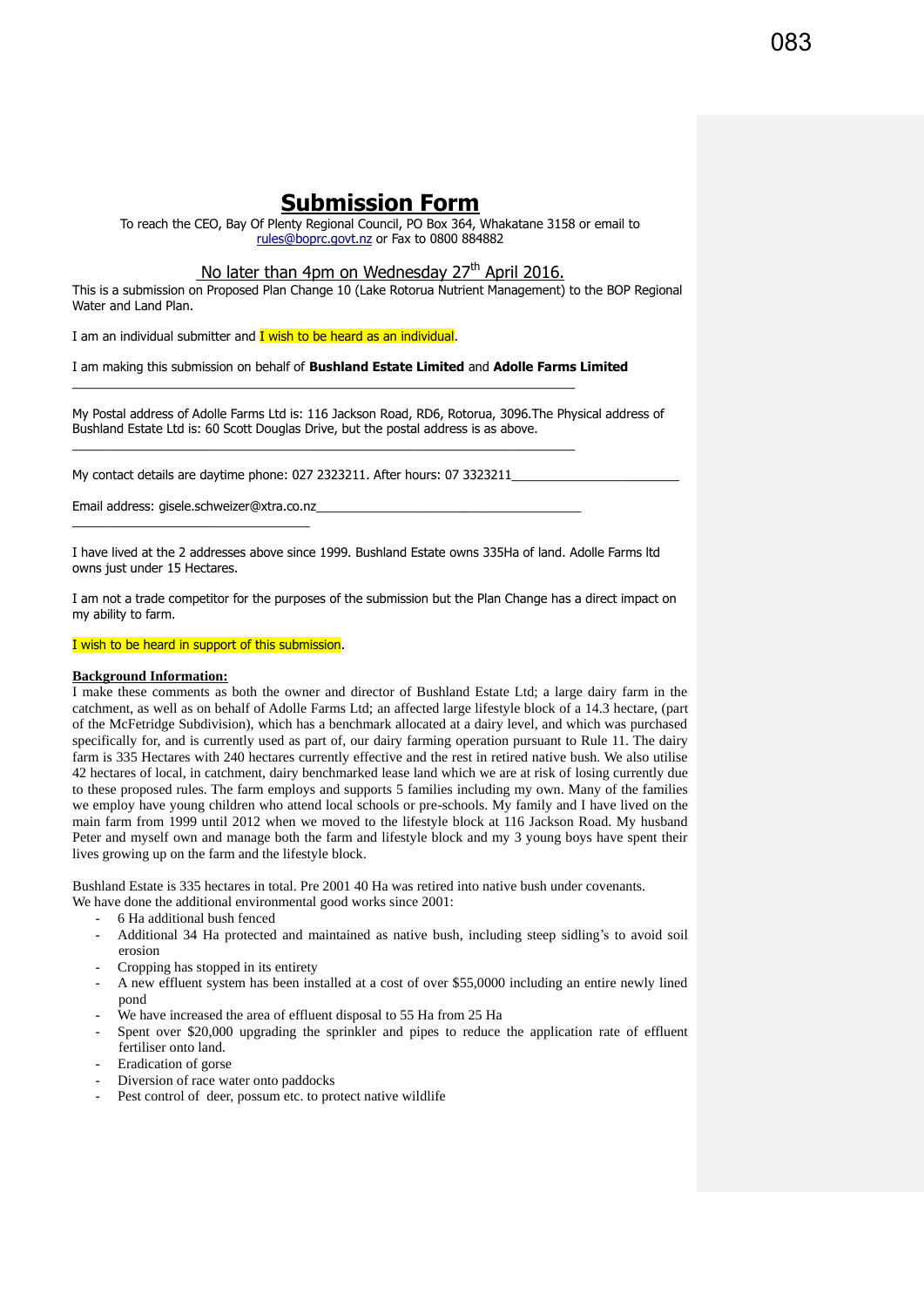- Reduction of Nitrogen Fertiliser use
- Increased use of wintering cows off farm.
- Use of detention bunds

I personally have been fundamentally involved with trying to find the right environmental solutions for Lake Rotorua but the solutions must be fair and equitable across the entire community, and across more than one generation. I have sat at The Stakeholder Advisory Group [StAG] since its inception, and on various subcommittees as well. I was also a founding member of the Waiora Group that led to the signing of the Oturoa Agreement. I was also a founding member of the Lake Rotorua Primary Producers Collective [The Collective] and am currently Co- chair of that organisation alongside Neil Heather. I have worked collaboratively with the Council and all stakeholders in an effort to find a solution for lake Rotorua which would ensure that the TLI of 4.2 is maintained into the future, as I have been told that this is what will keep the lake at the 1960's level of cleanliness, which we are told is what the community desires. We are aware that the lake is currently at this level and it is indeed in a good state and so we accept the need to try and maintain this level of lake health for our families and communities today and into the future. However we oppose these rules today as we do not believe that they will also ensure that the prosperous farming community which exists today will endure, and so we have grave concerns for the social, cultural and economic future of Rotorua if the rules are to proceed as they stand. The economic impact of these rules make it clear that some individual farmers will be destroyed and will be paying the price for a legacy of pollution into Lake Rotorua. However it is clear that it is not just these individuals who will suffer but the entire Rotorua Community.

We appreciate the opportunity to comment on PC10.

I commend the collaborative nature of the efforts of BOPRC to find a solution. Unfortunately following the termination of Stag, the rules seem to have taken on a life of their own and diverted down a path quite contrary to the intention and direction of travel of them when endorsed at StAG. Changes of staff, new staff being employed for the purpose of implementing these rules when they are still at this very early stage, have all contributed to this and highlighted the pitfalls and errors with the rules as they currently stand and have led me to have grave concerns as to the implementation, 'policing' and fairness of the rules framework developed at Stag and endorsed by BOPRC to date.

Our elected representatives on Council have chosen to notify the rules as they stand, even though the lake is already at the target level required  $&$  there are legitimate concerns around the evidence, the science, the accuracy & enforcement of these rules. I raised these concerns specifically when I spoke at a StAG subcommittee meeting on 24<sup>th</sup> September 2015, but unfortunately the rules were notified despite the concerns raised.

As members of both Federated Farmers and Lake Rotorua Primary Producers Collective we acknowledge & support their submissions in their entirety and rely on the relief sought within them.

### **My submission on Plan Change 10 includes but is not limited to the following:**

- 1. The Plan Change 10 Rules as they currently stand are placing an untenable burden on our farming viability. We personally have recently received out benchmark on both properties which requires a 33% reduction on the farm and a 34% reduction on the lifestyle block. Unfortunately there has been insufficient time prior to completing this submission to obtain the necessary business advice to show whether this is possible. However with our current debt levels this reduction is almost certainly going to impose an impossible financial burden on the farm. If we are forced to sell the farm we are aware the capital value will also be decimated, if indeed we can find anyone to buy the farm at all. It is highly likely that our lifetime's work and investment will be destroyed as a result of these rules.
- 2. This is highly inequitable when it is borne in mind that the legacy issue is being imposed entirely on my family's shoulders. It is equally inequitable when account is made of the efforts we have gone to, (highlighted above), to try and improve the farm's nutrient discharge, and the further efforts we will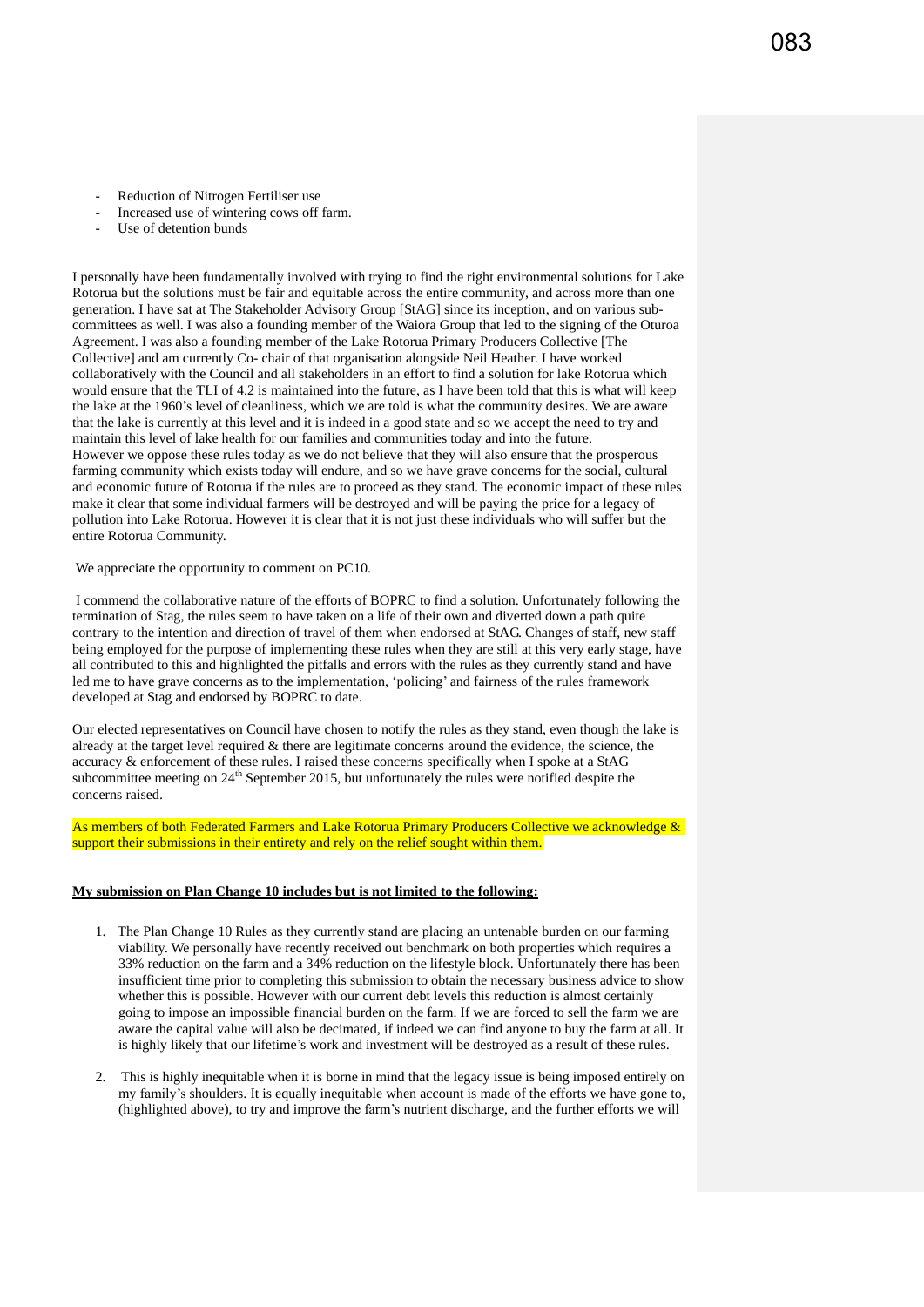happily go to in the future if we can remain financially viable. Our business supports many families and other businesses in town so the knock-on effect is clear.

- 3. The rules are additionally unreasonable and inequitable when it is again borne in mind that the nutrients from our farm do not reach the lake for approximately 80 years, and that the rules as they stand will therefore not achieve the desired outcome for at least this time. And all of this when it is clear that there are other solutions involving combinations of N and P that will achieve the same goal of a clean lake but in a much shorter time frame, and without the draconian impact on individuals and the Rotorua economy as a whole. My family and I may lose our home and business in the next decade, but the benefits to the lake will not be seen for generations. It is common sense that the damage being done to this generation is avoidable and that there are other alternatives and solutions already visible today which are a win/win solution for the economy and the lake , as well as many more solutions which are likely to evolve through changes to farming systems and developing science.
- 4. The sustainable load to Lake Rotorua was first estimated in the early 1980's & has not been verified by actual scientific truth testing since then. I request the recalculation of the sustainable load target to Lake Rotorua and the recalculation of the nitrogen input from land use to the Lake as part of a larger Science Review to be started in 2017.
- 5. I do not support the requirement for land owners to complete farm management plans that will be part of a compliance process. I do not support BOP Regional Council micro managing my farming business. At StAG the framework was designed to avoid this, but following the end of StAG the rules have diverted into this pathway.

**In conclusion**, for the reasons outlined above and in the Federated Farmers and The Collective Submissions, I do not support the Policies, Method or Rules of Plan Change 10.

I do not support the nitrogen discharge allowance process and the requirement that land owners reduce nutrient loss by way of regulation, while there is so much uncertainty about the efficacy or necessity of those rules and while there is the clear possibility of an alternative way forward that will achieve the goal of a clean lake and a viable Rotorua economy, and avoid the cultural, social, and economic harm to myself and the greater Rotorua Community.

It is impossible to develop a plan committing myself to actions up to 16 years in the future, and if I were to do so now it would look very much like bankruptcy.

Thank you for consideration of this submission.

Gisele Schweizer (On behalf of Bushland Estate Ltd and Adolle Farms Ltd) **Comment [GS1]: Comment [GS1]:**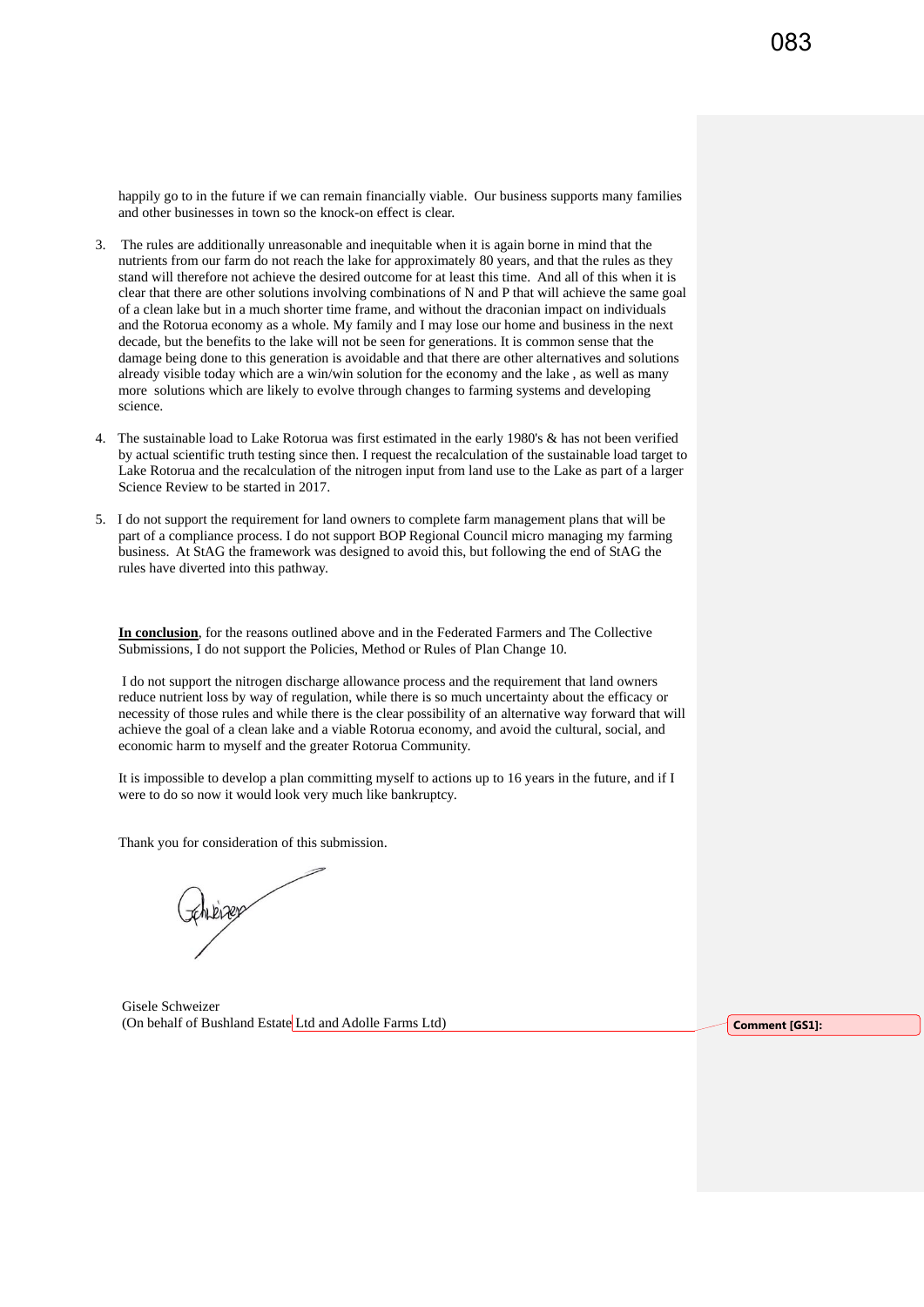083

Signed\_